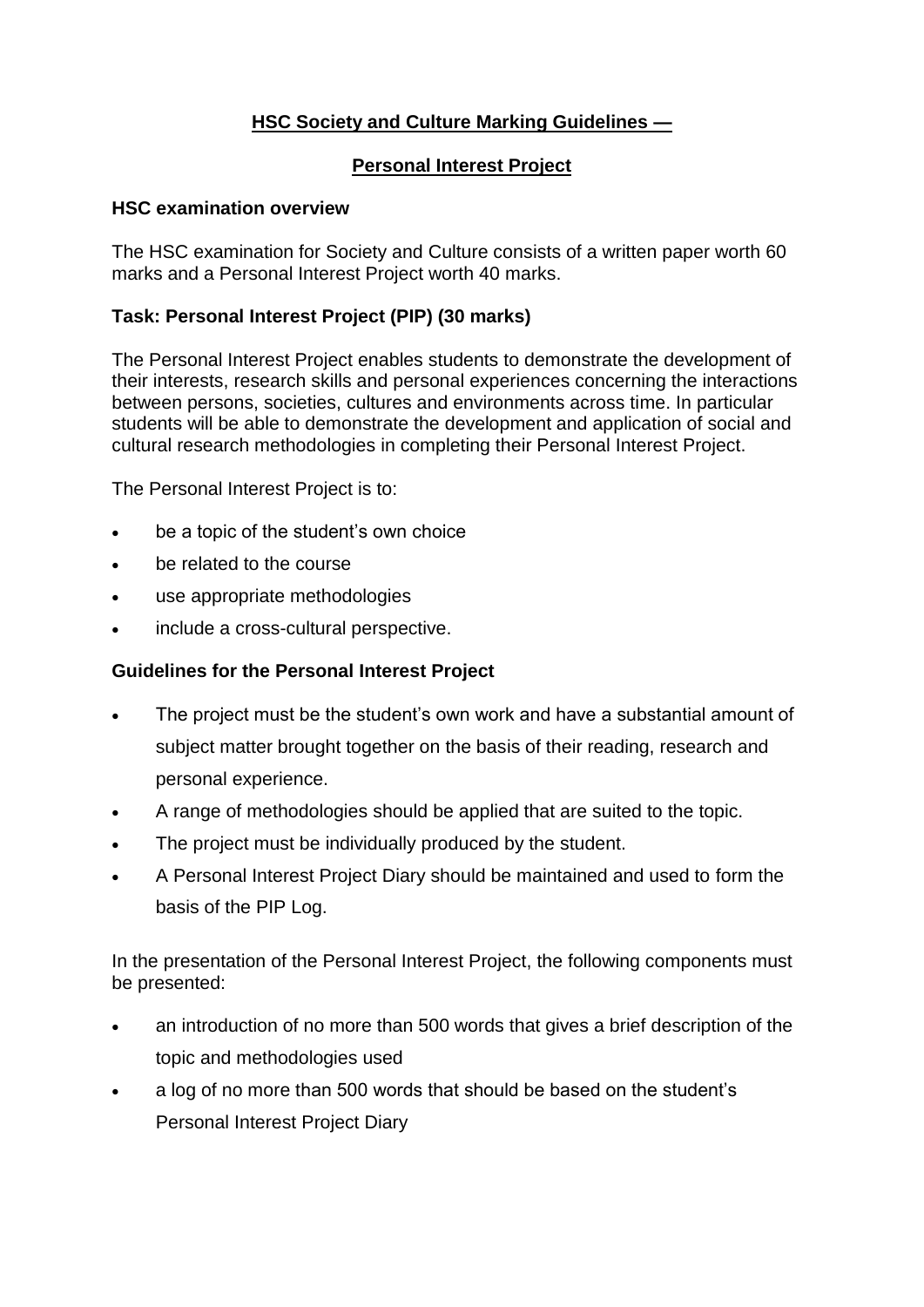- central material of the Personal Interest Project between 2500 and 5000 words which may be accompanied by photographs, tables, graphs and/or diagrams. The central material must contain a cross-cultural perspective – that is, a perspective different from the student's own.
- a concluding statement of no more than 500 words stating what the student has learned from the Personal Interest Project
- a resource list that contains annotated references used in the Personal Interest Project.

# **Assessment criteria**

- Evidence of achievement of the course outcomes.
- The clarity of the topic, and the purposes and procedures of the PIP.
- A demonstrated understanding and application of the fundamental concepts and other concepts of the course.
- The appropriate use of methodologies essential to the course.
- The accuracy and relevance of the subject matter for the purposes of the PIP.
- A demonstrated knowledge and understanding of viewpoints different from the immediate culture of the student.
- An integration of various aspects of the course in a coherent structure.
- Conclusions proceeding from the stated introduction and arguments presented in the PIP.
- Evidence that personal experience is related to public traditions of knowledge.
- Effective communication of the student's ideas to a wider audience.
- Evidence of originality in design, execution and analysis.
- Evidence of social and cultural literacy.

### *Outcomes assessed: H1, H6, H7, H8, H9, H10, H11*

### **MARKING GUIDELINES**

| <b>Criteria</b> |                                                                   | <b>Marks</b> |
|-----------------|-------------------------------------------------------------------|--------------|
|                 | Demonstrates a thorough understanding of the interactions between |              |
|                 | persons, societies, cultures and environments over time           |              |
|                 | Effectively applies and integrates social and cultural terms and  | $25 - 30$    |
|                 | concepts throughout the PIP                                       |              |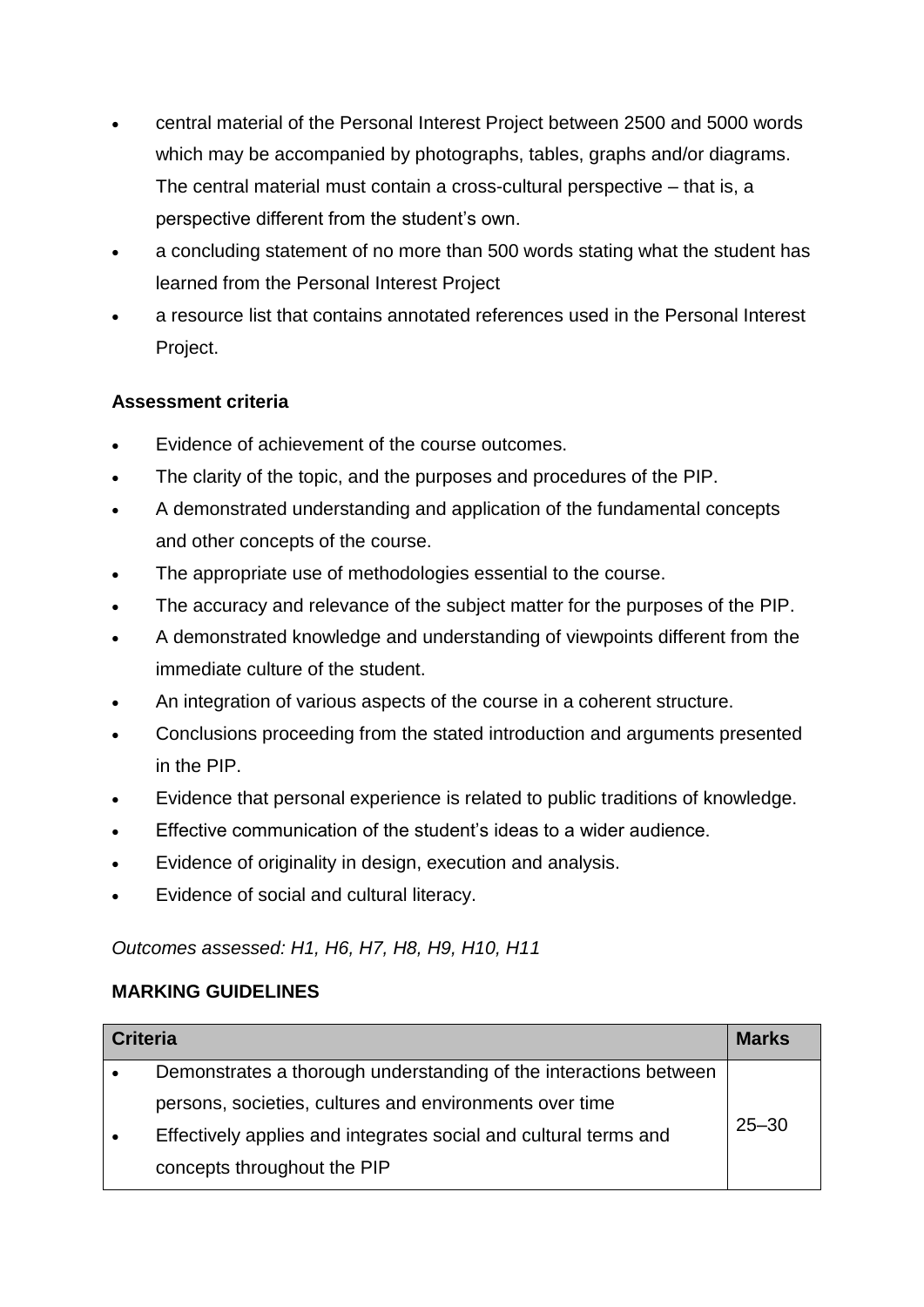| Effectively applies social and cultural research methodologies and  |           |
|---------------------------------------------------------------------|-----------|
| makes informed judgements on the usefulness, validity and bias of   |           |
| information that contributed to the PIP                             |           |
| Demonstrates a thorough and sustained synthesis of accurate and     |           |
| relevant ideas, issues and information relating personal experience |           |
| and public knowledge and draws from a number of perspectives and    |           |
| resources                                                           |           |
| Presents a clear, coherent and well-structured PIP that effectively |           |
| communicates the student's ideas, incorporating appropriate         |           |
| language, and where applicable, photos, tables and/or diagrams      |           |
|                                                                     |           |
|                                                                     |           |
| Demonstrates a sound understanding of the interactions between      |           |
| persons, societies, cultures and environments over time             |           |
| Applies social and cultural terms and concepts throughout the PIP   |           |
| Applies social and cultural research methodologies and makes        |           |
| appropriate judgements on the usefulness, validity and bias of      |           |
| information that contributed to the PIP                             | $19 - 24$ |
| Demonstrates elements of synthesis of appropriate ideas, issues     |           |
| and information relating personal experience and public knowledge   |           |
| and draws from a number of perspectives and resources               |           |
| Presents a clear and well-structured PIP that effectively           |           |
| communicates the student's ideas and incorporates appropriate       |           |
| language, and where applicable, photographs, tables and/or          |           |
| diagrams                                                            |           |
|                                                                     |           |
|                                                                     |           |
| Identifies a variety of interactions between persons, societies,    |           |
| cultures and environments over time                                 |           |
| Uses social and cultural terms and concepts throughout the PIP      |           |
| Uses social and cultural research methodologies and makes some      | $13 - 18$ |
| judgements on the usefulness, validity and/or bias of information   |           |
| that contributed to the PIP                                         |           |
| Demonstrates ideas, issues and/or information relating some         |           |